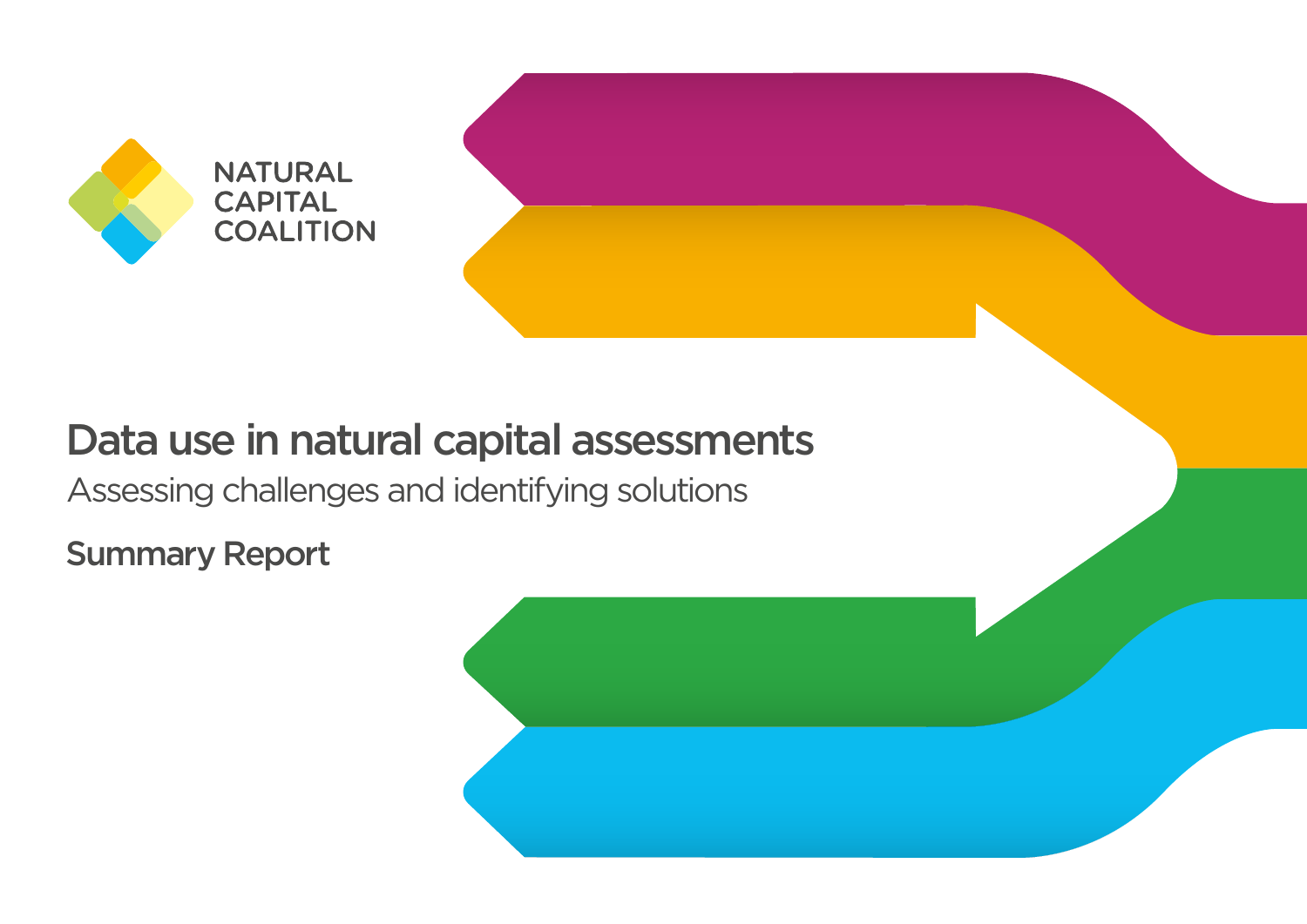This report has been produced by the UN Environment World Conservation Monitoring Centre (UNEP-WCMC) on behalf of the Natural Capital Coalition. The authors of this report are Matthew Ling, Annelisa Grigg, Heather Bingham, Leo Murphy, Matt Jones, Jonty Knox and Jack Rossiter (UNEP-WCMC), and Siobhan Stewart (Natural Capital Coalition).

We would like to express our gratitude to members of the Data Information Flow project Steering and Technical groups for their advice and input on this report and over the course of the project as a whole. We would also like to thank colleagues for reviewing and providing feedback on earlier drafts of this report.

UNEP-WCMC is the specialist biodiversity center of UN Environment, the world's foremost intergovernmental environmental organization. The Centre has been in operation for 40 years, combining scientific research with practical policy advice.

This work was generously supported by funding from the Dutch Ministry of Agriculture, Nature and Food Quality.

Steering Group: Jyoti Banerjee, IIRC; Chris Brown, Olam; Tom Baumann, Collaborase; Mike Casey, MIT Digital Currency Initiative; Mark Eigenraam, IDEEA Group; Lars Hein, Wageningen University; Carter Ingram, EY; Michelle Lapinski, The Earth Genome; Martin Lok, Dutch Ministry of Agriculture, Nature and Food Quality; Jonathan Porter, Oppla; Mary Ruckelshaus, Natural Capital Project; Alka Upadhyay, Tata Group; Liv Watson, Workiva; Elizabeth White, IFC; Daphne Yin, Indufor; Chris Zerlaut, SAP

Technical Group: Becky Chaplin-Kramer, Natural Capital Project; Katie Medcalf, Environment Systems; Alice Rhuweza, Vital Signs

#### Suggested Citation:

Natural Capital Coalition. 2019. Data use in natural capital assessments. Assessing challenges and identifying solutions. Summary report.

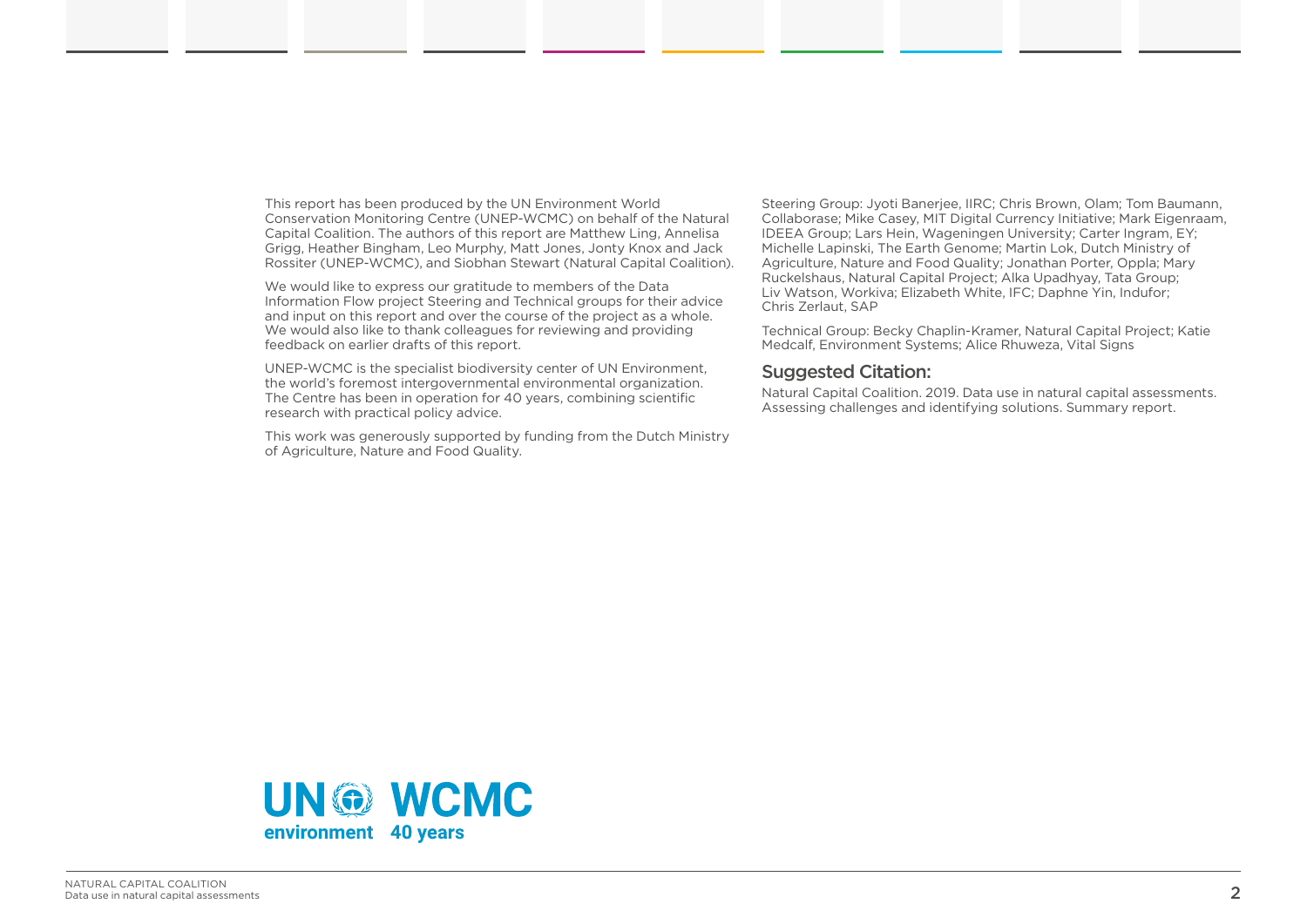### Foreword by Mark Gough, Executive Director, Natural Capital Coalition

Virtually everyone who has undertaken a capitals assessment has raised data as a significant challenge. But they all mean slightly different things – hence the need for this project.

Through a collaborative process we now have consensus on a way to categorize the challenges. Putting them into manageable buckets. We have also been able to identify potential solutions, quick wins, and actions we can take forward together as a community or integrate into other activities.

Importantly, the project has confirmed that the most significant challenge with natural capital data is one of flow. Information is not flowing effectively between the different people involved. It is a problem underpinned by four main barriers: access, infrastructure, quality and capacity.

Ultimately, as we have found in all of our collaborative activities, this comes down to a need for better communication. Therefore our next steps will be to convene those involved to build mutual understanding and co-create solutions.

As with all projects carried out on behalf of the Coalition, the Data Information Flow project aims to be truly collaborative. If you would like to hear more or become involved then please do contact info@naturalcapitalcoalition.org.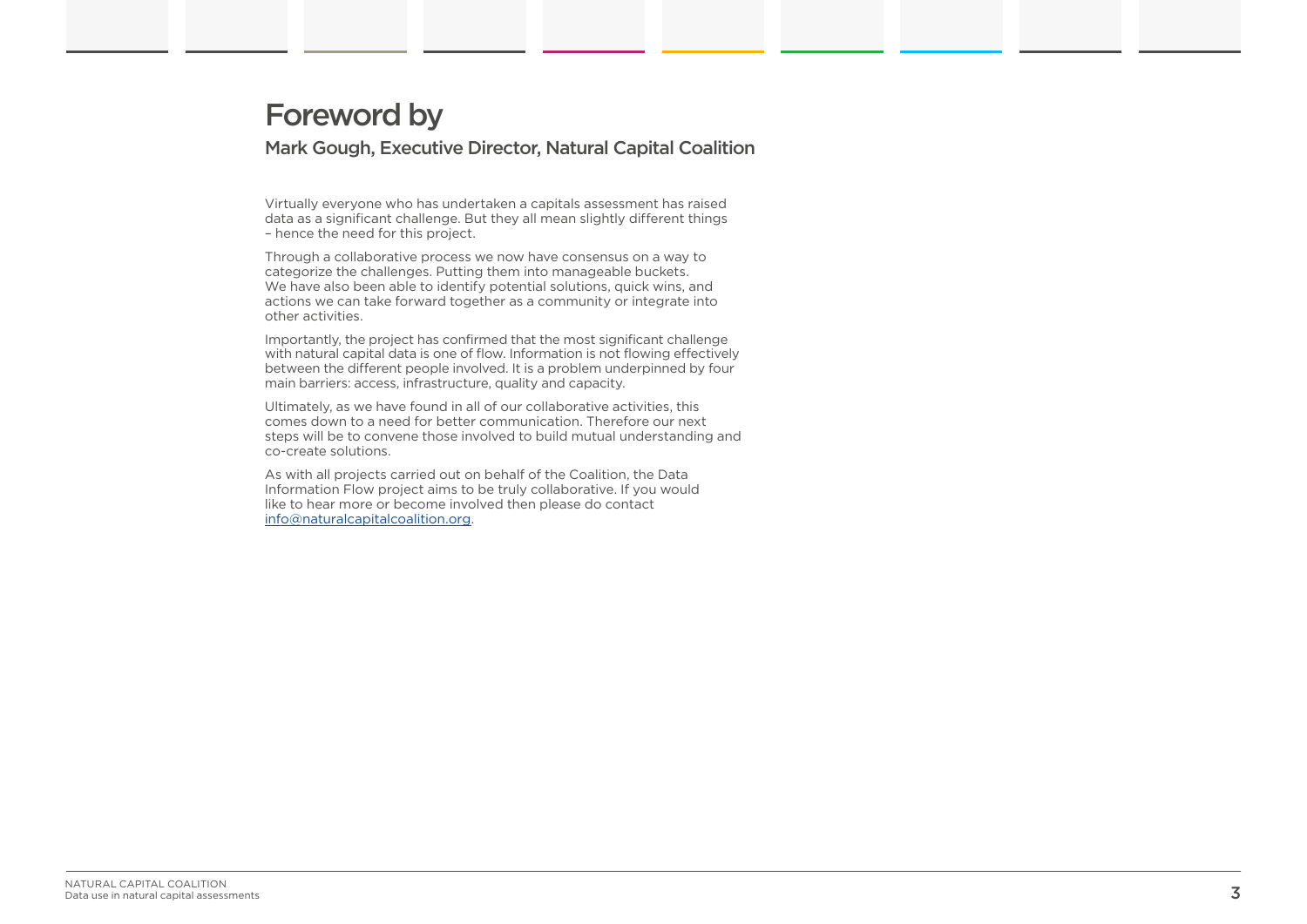## **Summary**

Barriers and challenges exist that cause inefficient flows of natural capital data and information to support decision-making processes. This negatively affects those seeking to manage their impacts and dependencies on natural capital.

Working with businesses, the UN Environment World Conservation Monitoring Centre (UNEP-WCMC), on behalf of the Natural Capital Coalition, is delivering the 'Data Information Flow' project to address this. The project aims to define businesses' natural capital data needs, assess the extent to which existing data meet these needs, and identify the barriers limiting data use and some potential solutions for overcoming them. This report sets out the results of phase 1 of the project.

#### The Natural Capital data ecosystem

**The data ecosystem is complex,** with many stakeholder groups (see Figure 1) and component parts, and with data sourced and derived from a diverse range of internal and external sources. This was demonstrated by Jaguar Land Rover who had to call upon 1.3 million pieces of data to produce their natural capital valuation<sup>1</sup>.



Figure 1

Simplified schematic of the natural capital data ecosystem.

 Ellison, I. 2018. Jaguar Land Rover: Natural Capital Assessment – What Next? ENDS Natural Capital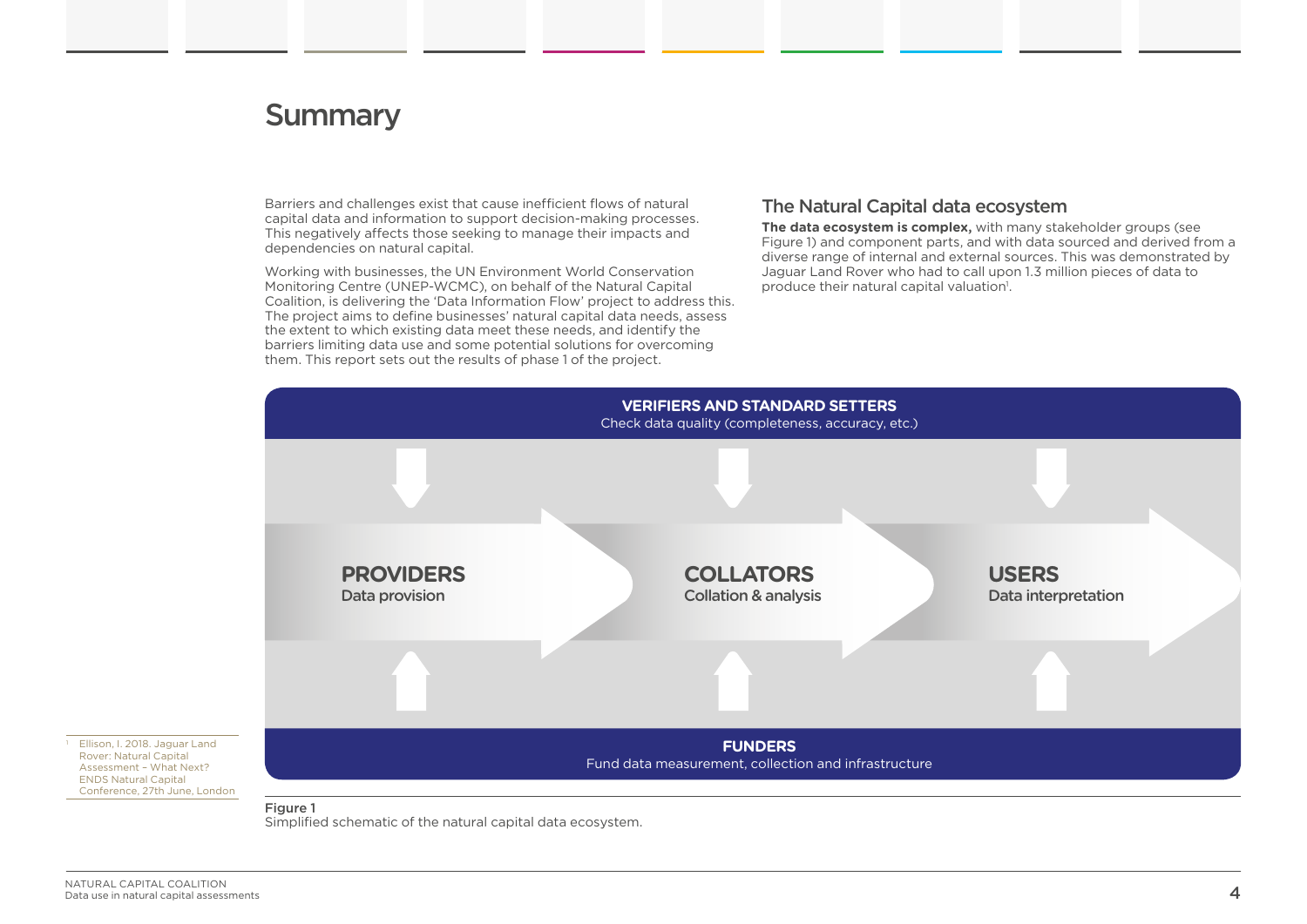Data providers will vary significantly in terms of their ability to ensure data quality and accessibility. Many of them will be producing data for specific uses that vary greatly to the purposes required by companies undertaking natural capital assessments. Similarly, data needs will vary from user to user. The decision that the data is intended to inform will significantly impact on the quality and nature of data required.

#### Within the data ecosystem there are four elements that influence robust data:

#### **Accessibility**

the ability of users to find and use data

#### Infrastructure

the data assets and the organizations that produce, supply, and manage them, and supporting guidance materials

### **Quality**

the quality of data is essential in establishing its reliability for use and supporting decision-making processes

### Capacity

the ability of stakeholders throughout the data ecosystem to be able to call upon and use data (including technical and financial capacity)

Identifying and framing data challenges under these elements creates opportunities to devise response options and potential solutions to data blockages in natural capital assessment and decision-making processes.

#### Data use in natural capital assessments

A survey of members of the Natural Capital Coalition's network with an interest in data (120 responses received) showed the following:

**Natural capital data needs to meet a number of criteria to be useful to business**. For example: it must be in accessible formats; licensed suitably for commercial use, and without prohibitive associated costs; available over appropriate time periods to support decision-making needs and to demonstrate trends over time; at the appropriate and relevant spatial scale (e.g. local/regional rather than global); sourced from credible providers; quality assured and backed up by a credible standard/ methodology; and, with clearly stated limitations.

**A complex array of data types, sources and guidance are being used to inform decision-making** in relation to a range of natural capital issues. The data used spans a large number of issues, but also a range of data types (measured, modeled, proxy, qualitative, quantitative, estimated, and monetary).

**The nature of data used varies across different natural capital issues.** Assessment of some natural capital types is disproportionately reliant on the use of qualitative data, e.g. for biodiversity and marine ecosystems. Monetary data is not well used.

**Assurance over data quality is limited,** although those issues that are governed by well-developed regulations have higher levels of assurance.

**There is no single 'go to' guidance resource to support data use in natural capital assessments.** Significant data-related guidance is available (see 'Review of guidance on data standards, management, and quality'). However, it is in multiple locations and is also of varying accessibility in terms of technical content/readability.

**Notable data gaps exist.** Gaps reported by survey respondents include: spatial data at the site level, temporal data at relevant scales, valuation coefficients, data on biodiversity and key dependencies, pressures and drivers of change, and corporate-wide data across global operations and value chains.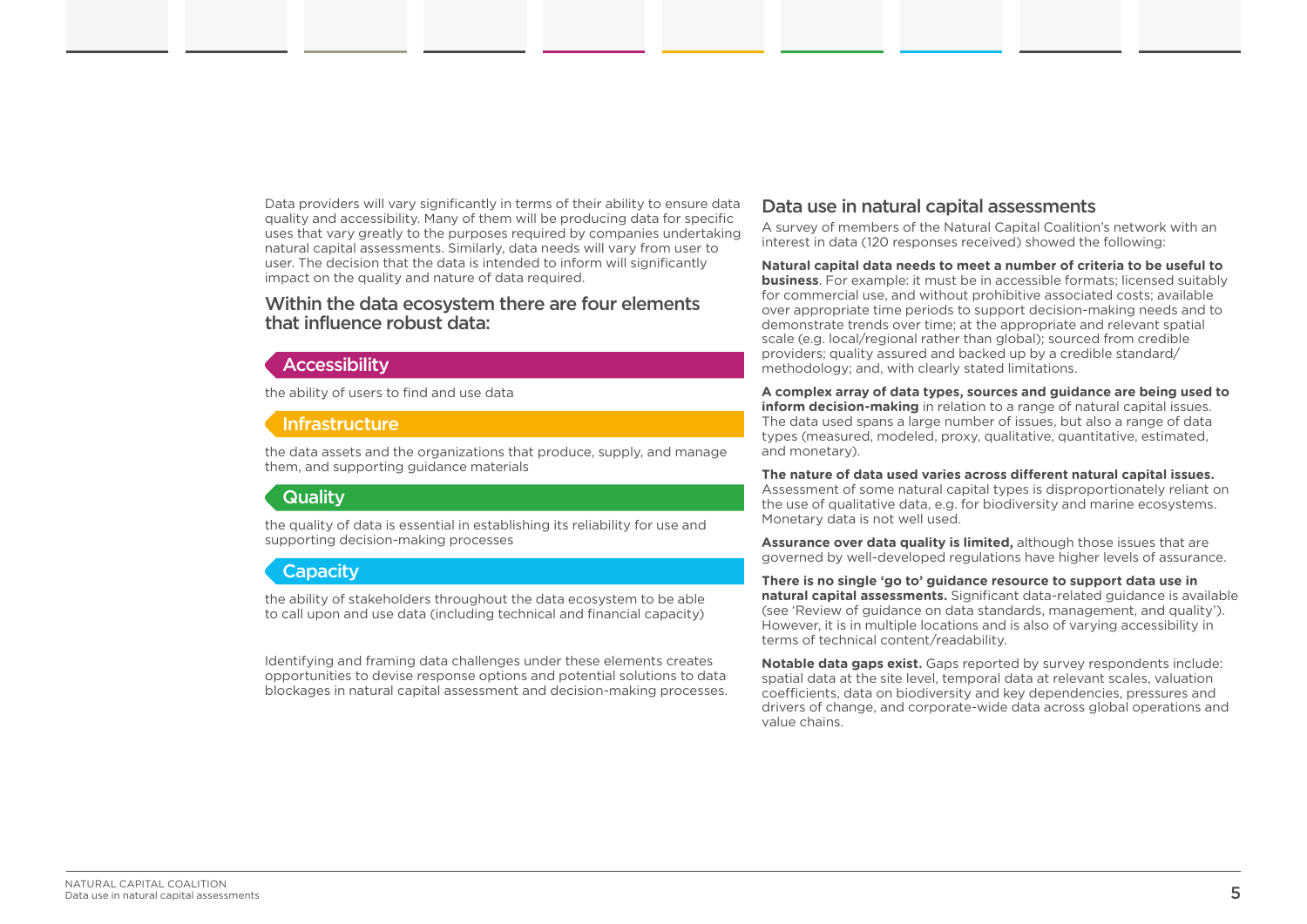#### Unlocking data challenges in natural capital assessments



• Checklist of data characteristics for data filtering

#### Figure 2

• Guidance on gap filling using

technology

The key barriers and potential solutions identified through the Data Information Flow project.

addressing gaps, ethics, licensing, good data management practice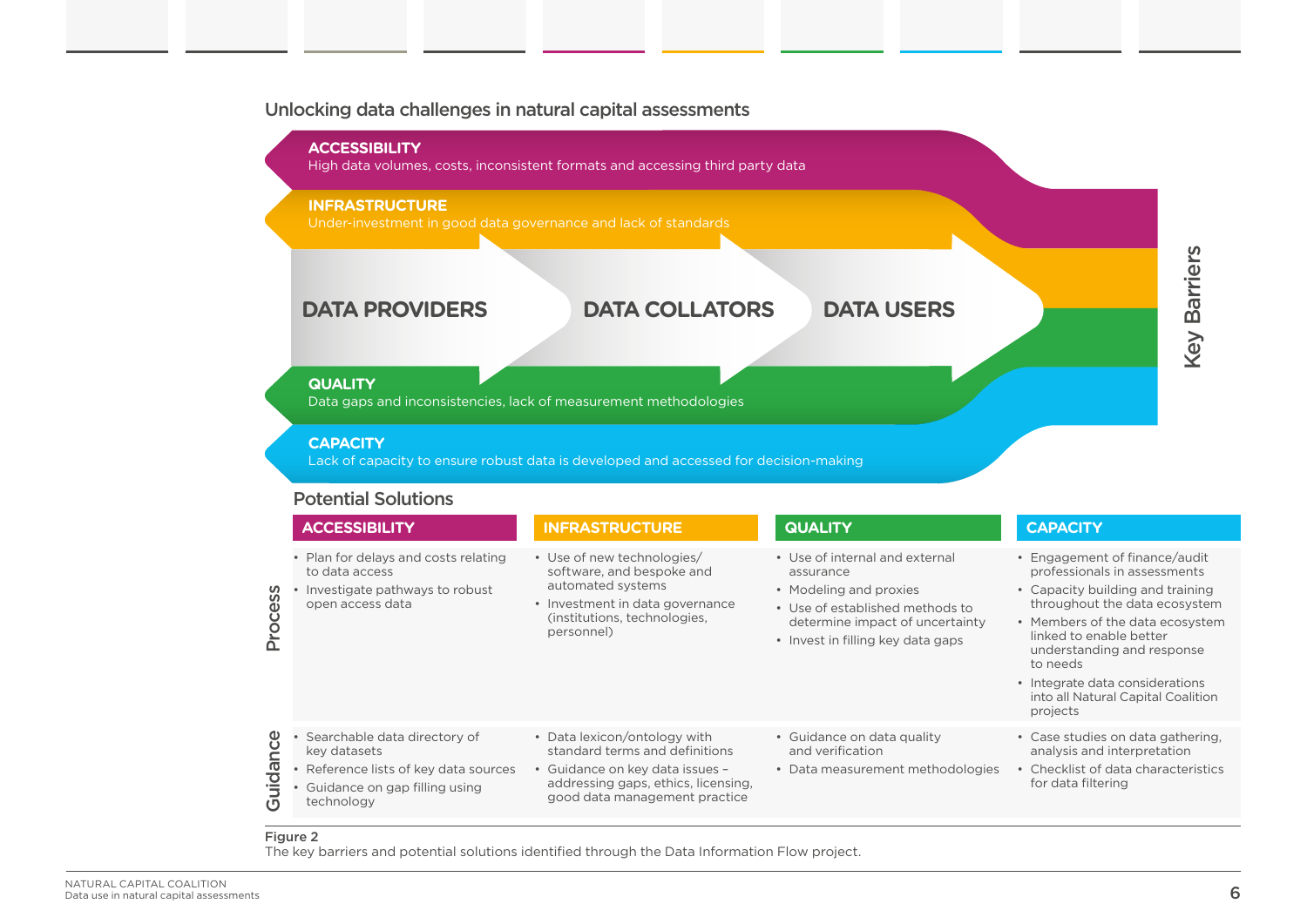There are inherent challenges associated with the volume, complexity, and nature of data required for natural capital assessments. Factors affecting access include limitations and disincentives placed on the sharing of data, costs or licensing restrictions, incompatibility of datasets, and 'dark' data that have not been digitized, uploaded, or otherwise made available. Although a number of data platforms collating relevant natural capital data exist, few have been brought together with the needs of a corporate natural capital assessment explicitly addressed.

#### **Potential solutions:**

Quick wins:

• Companies plan for delays and costs associated with data access

Long term actions:

- Searchable directory of key datasets (or guidance that directs data users to existing directories that meet their needs – a comprehensive review of the available data was beyond the scope of this phase of the project). reference lists of key data sources, and guidance on how to deal with data uncertainty – building on existing databases/data platforms where these meet the needs of the private sector
- Investigate how key datasets that are not currently readily accessible could be made open access, exploring incentive mechanisms that could increase the accessibility of data, and engage in existing data accessibility initiatives to ensure the needs of companies regarding natural capital data are addressed

#### Accessibility **Infrastructure**

Weak governance through poor or inconsistent data management, a lack of systems or strategies, and a lack of policies or standards may negatively impact data quality and use.

#### **Potential solutions:**

Quick wins:

- Existing guidance is listed within the Natural Capital Protocol Toolkit on the new MIT Shift platform<sup>1</sup>
- Long term actions:
- Guidance on data use in natural capital assessments is required to agree a standard set of terms and definitions for data, address data gaps, identify or develop consistent methodologies, identify sources of data, and to provide confidence in the quality of data
- Support to key data providers to ensure good data governance is implemented; and sustainable, robust data infrastructure is in place

<https://shift.tools/>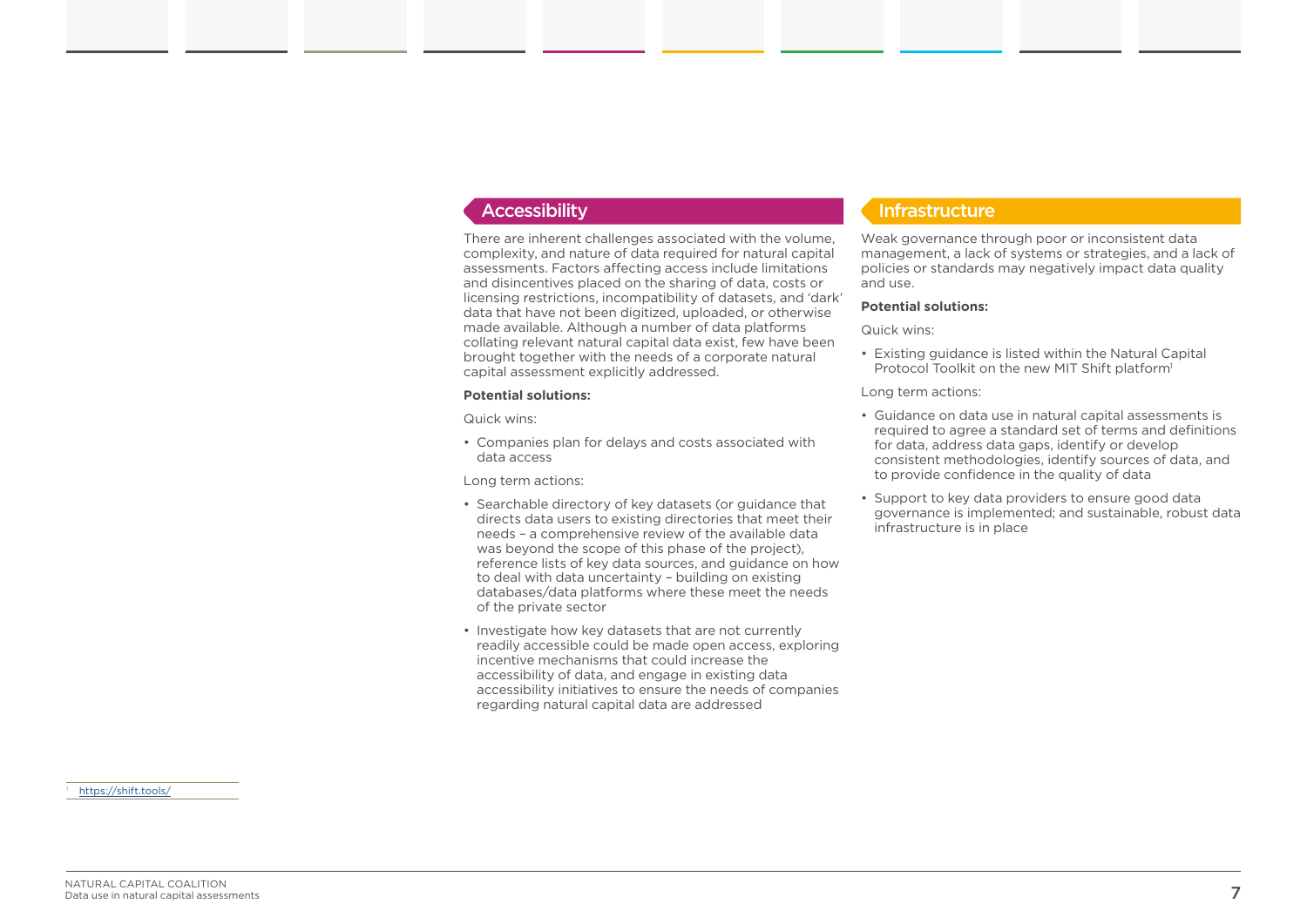Data gaps, either in terms of relevant and applicable spatial and temporal scales, subject matter, or within datasets, result in incomplete assessments. Such gaps can result in extrapolation, estimation, and use of external frameworks to provide proxies. Data is of higher quality for some assets than others. These factors introduce uncertainty into assessments, undermining uptake and use.

#### **Potential solutions:**

Quick wins:

• Use of internal financial assurance capacity and principles by corporate sustainability teams to improve data quality, and accessing existing guidance on dealing with uncertainty in decision-making/modeling and use of proxies, for example

Long term actions:

- Guidance for companies undertaking natural capital assessments focused on data quality (modeling, proxies, dealing with uncertainty)
- Work through the 'Combining Forces' project2 to fill data gaps of mutual interest to government and the private sector, and support the development of new measurement methodologies

#### **Quality Capacity Capacity**

There is a lack of capacity regarding the use of data in natural capital assessments in several key areas: the identification and resolution of data issues, delivery of fit-for-purpose data for decision-making, dealing with uncertainty and gaps, and understanding the implications.

#### **Potential solutions:**

#### Quick wins:

• Close engagement with finance teams to build the capacity of sustainability teams to handle data in natural capital assessments; and, a checklist of data characteristics that could enable sustainability teams to filter available data

#### Long term actions:

- Publish case studies, and design the data directory and guidance resources set out above, by bringing together key elements of the data ecosystem
- Integrate the findings of this report into all Natural Capital Coalition projects that have a data need

[https://naturalcapitalcoalition.](https://naturalcapitalcoalition.org/projects/combining-forces-on-natural-capital/) [org/projects/combining](https://naturalcapitalcoalition.org/projects/combining-forces-on-natural-capital/)[forces-on-natural-capital/](https://naturalcapitalcoalition.org/projects/combining-forces-on-natural-capital/)